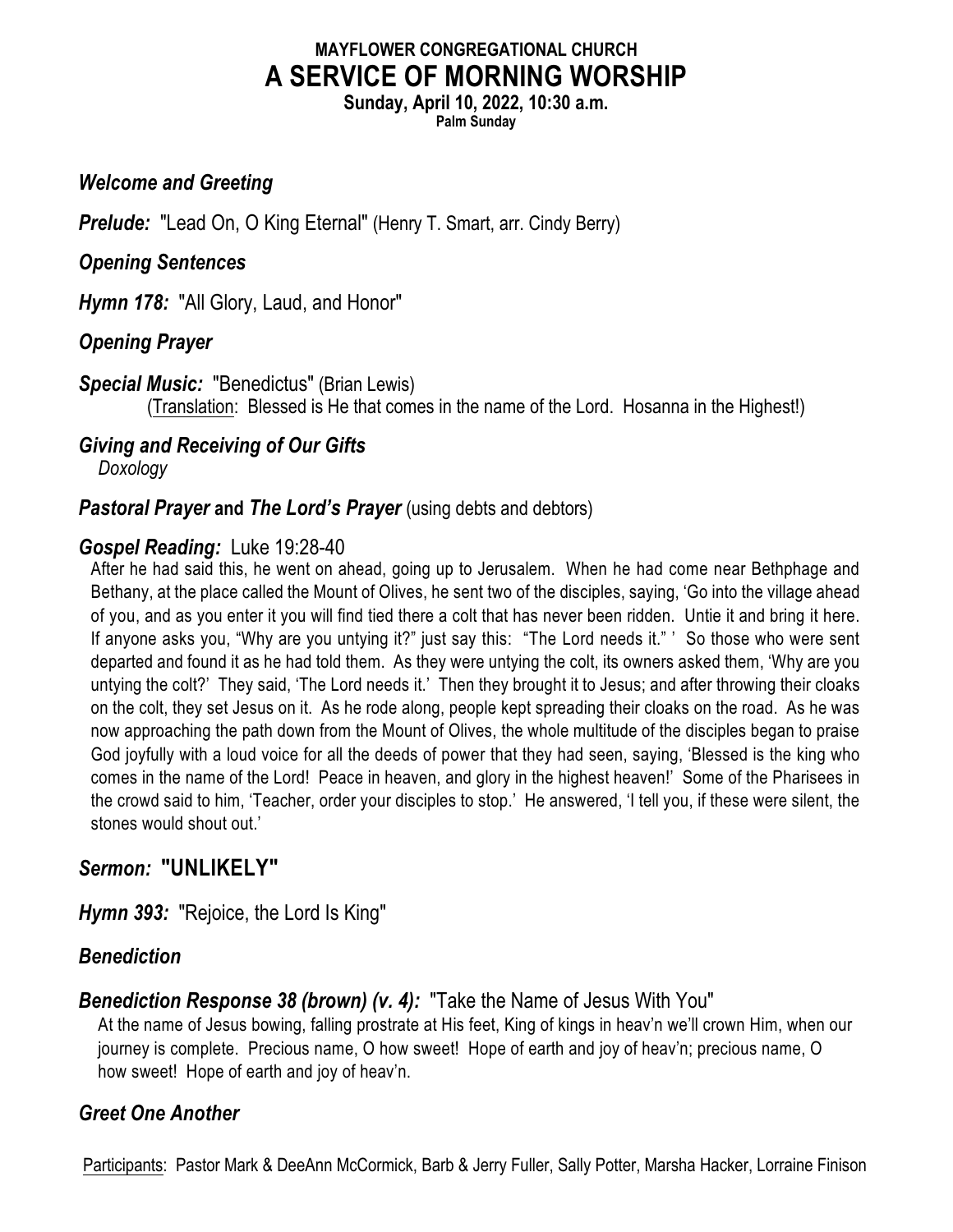#### **THE TRIUNE GOD** 178 All Glory, Laud, and Honor

Theodulph of Orleans, ca. 760-ca. 821 Trans. by John M. Neale, 1818-1866, alt. Melchior Teschner, 1584-1635



 $7.6.7.6 D$